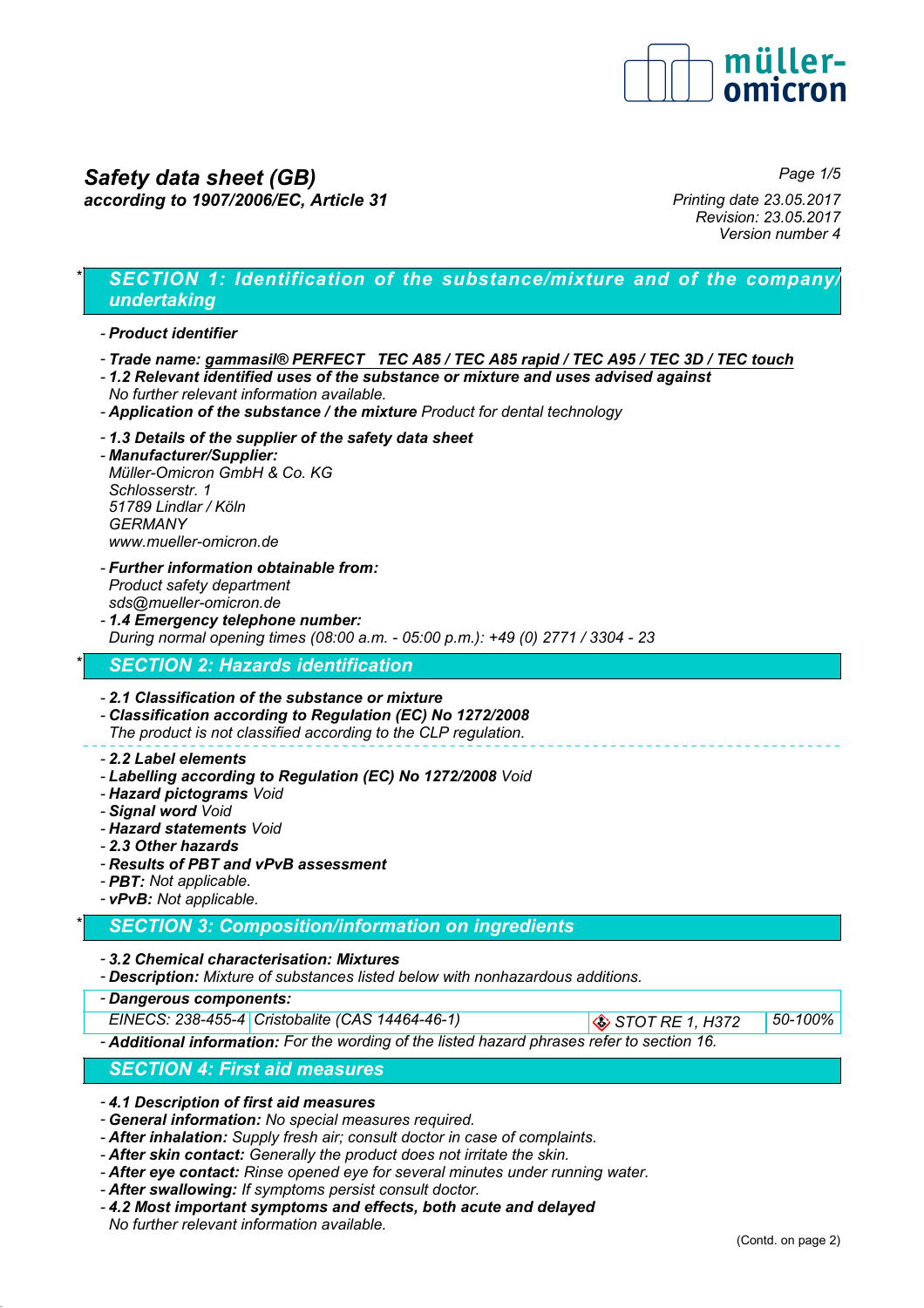*Revision: 23.05.2017 Version number 4*

### *Trade name: gammasil® PERFECT TEC A85 / TEC A85 rapid / TEC A95 / TEC 3D / TEC touch*

(Contd. of page 1)

*- 4.3 Indication of any immediate medical attention and special treatment needed No further relevant information available.*

### *SECTION 5: Firefighting measures*

- *5.1 Extinguishing media*
- *Suitable extinguishing agents:*
- *CO2, powder or water spray. Fight larger fires with water spray or alcohol resistant foam.*
- *5.2 Special hazards arising from the substance or mixture No further relevant information available.*
- *5.3 Advice for firefighters*
- *Protective equipment: No special measures required.*

### *SECTION 6: Accidental release measures*

- *6.1 Personal precautions, protective equipment and emergency procedures Not required.*
- *6.2 Environmental precautions: Do not allow to enter sewers/ surface or ground water.*
- *6.3 Methods and material for containment and cleaning up: Pick up mechanically.*
- *6.4 Reference to other sections No dangerous substances are released. See Section 7 for information on safe handling. See Section 8 for information on personal protection equipment. See Section 13 for disposal information.*

## *SECTION 7: Handling and storage*

- *7.1 Precautions for safe handling No special measures required.*
- *Information about fire and explosion protection: No special measures required.*
- *7.2 Conditions for safe storage, including any incompatibilities*
- *Storage:*
- *Requirements to be met by storerooms and receptacles: No special requirements.*
- *Information about storage in one common storage facility: Not required.*
- *Further information about storage conditions: None.*
- *7.3 Specific end use(s) No further relevant information available.*

*\* SECTION 8: Exposure controls/personal protection*

- *Additional information about design of technical facilities: No further data; see item 7.*
- *8.1 Control parameters*
- *Ingredients with limit values that require monitoring at the workplace: The product does not contain any relevant quantities of materials with critical values that have to be monitored at the workplace.*
- *Additional information: The lists valid during the making were used as basis.*
- *8.2 Exposure controls*
- *Personal protective equipment:*
- *General protective and hygienic measures:*
- *The usual precautionary measures are to be adhered to when handling chemicals.*
- *Respiratory protection: Not required.*
- *Protection of hands:*

*The glove material has to be impermeable and resistant to the product/ the substance/ the preparation.*

*Due to missing tests no recommendation to the glove material can be given for the product/ the preparation/ the chemical mixture.*

*Selection of the glove material on consideration of the penetration times, rates of diffusion and the degradation*

*- Material of gloves*

*The selection of the suitable gloves does not only depend on the material, but also on further marks of quality and varies from manufacturer to manufacturer. As the product is a preparation of several substances, the resistance of the glove material can not be calculated in advance and has therefore to be checked prior to the application.*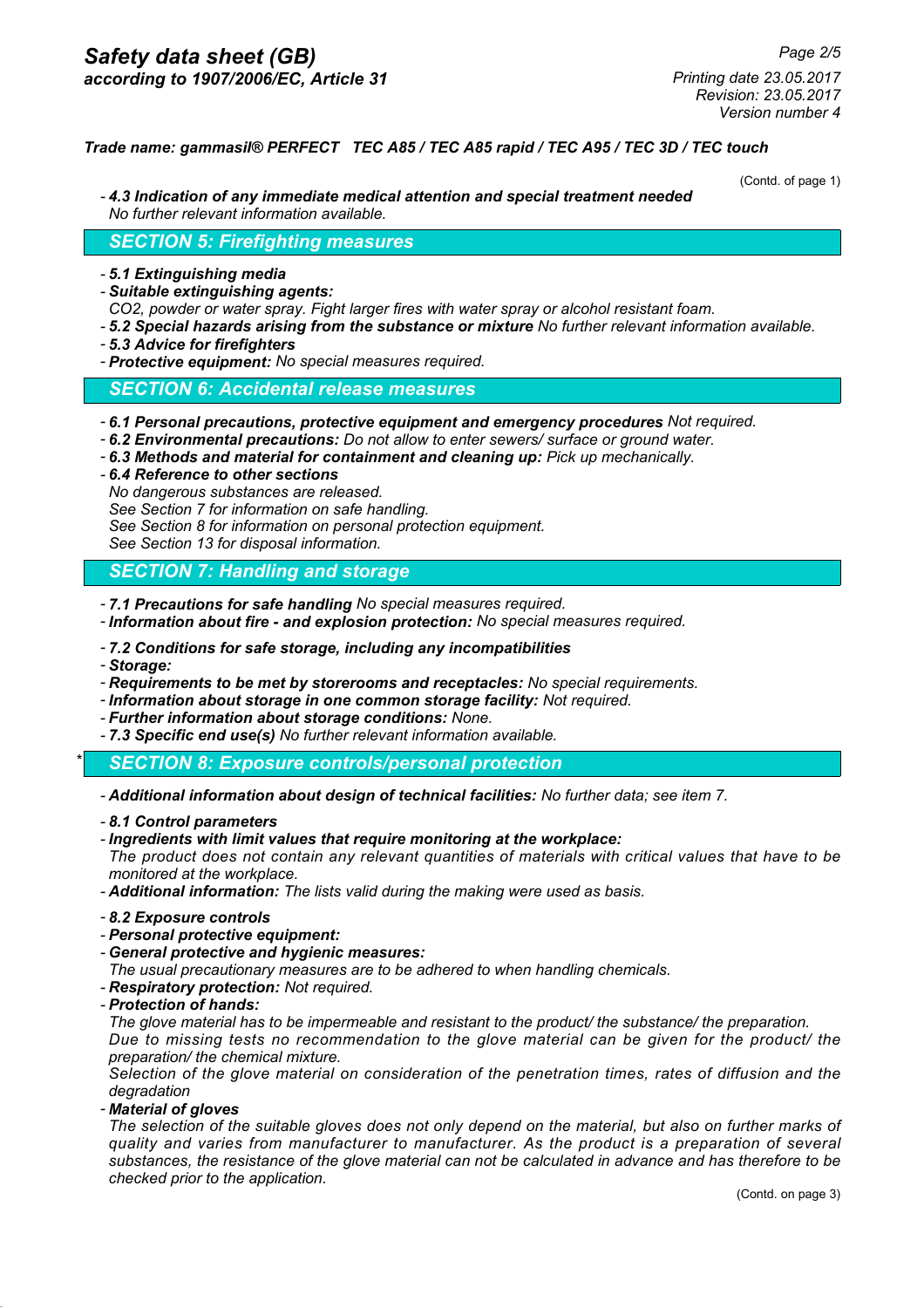## *Safety data sheet (GB) according to 1907/2006/EC, Article 31*

*Printing date 23.05.2017 Revision: 23.05.2017 Version number 4*

### *Trade name: gammasil® PERFECT TEC A85 / TEC A85 rapid / TEC A95 / TEC 3D / TEC touch*

(Contd. of page 2)

*- Penetration time of glove material The exact break through time has to be found out by the manufacturer of the protective gloves and has to be observed.*

*- Eye protection: Not required.*

# *\* SECTION 9: Physical and chemical properties - 9.1 Information on basic physical and chemical properties - General Information - Appearance: Form: Solid Colour: according to product description - Odour: Characteristic - Odour threshold: Not determined. - pH-value: Not applicable. - Change in condition Melting point/freezing point: Undetermined. Initial boiling point and boiling range: Undetermined. - Flash point: Not applicable. - Flammability (solid, gas): Not determined. - Ignition temperature: Not determined. - Decomposition temperature: Not determined. - Auto-ignition temperature: Product is not selfigniting. - Explosive properties: Product does not present an explosion hazard. - Explosion limits: Lower: Not determined. Upper: Not determined. - Vapour pressure: Not applicable. - Density: Not determined. - Relative density at 23 °C 1.7 - 1.9 g/cm³ - Vapour density Not applicable.*<br> *Permit and the Conduction rate in the Mot applicable. - Evaporation rate Not applicable. - Solubility in / Miscibility with water: Insoluble. - Partition coefficient: n-octanol/water: Not determined. - Viscosity:* **Dynamic:** Not applicable. *Kinematic:* Not applicable. *- Solvent content: Organic solvents: 0.0 % VOC (EC) 0.00 % Solids content: 80.0 % - 9.2 Other information No further relevant information available.*

## *SECTION 10: Stability and reactivity*

*- 10.1 Reactivity No further relevant information available.*

*- 10.2 Chemical stability*

*- Thermal decomposition / conditions to be avoided: No decomposition if used according to specifications.*

*- 10.3 Possibility of hazardous reactions No dangerous reactions known.*

*- 10.4 Conditions to avoid No further relevant information available.*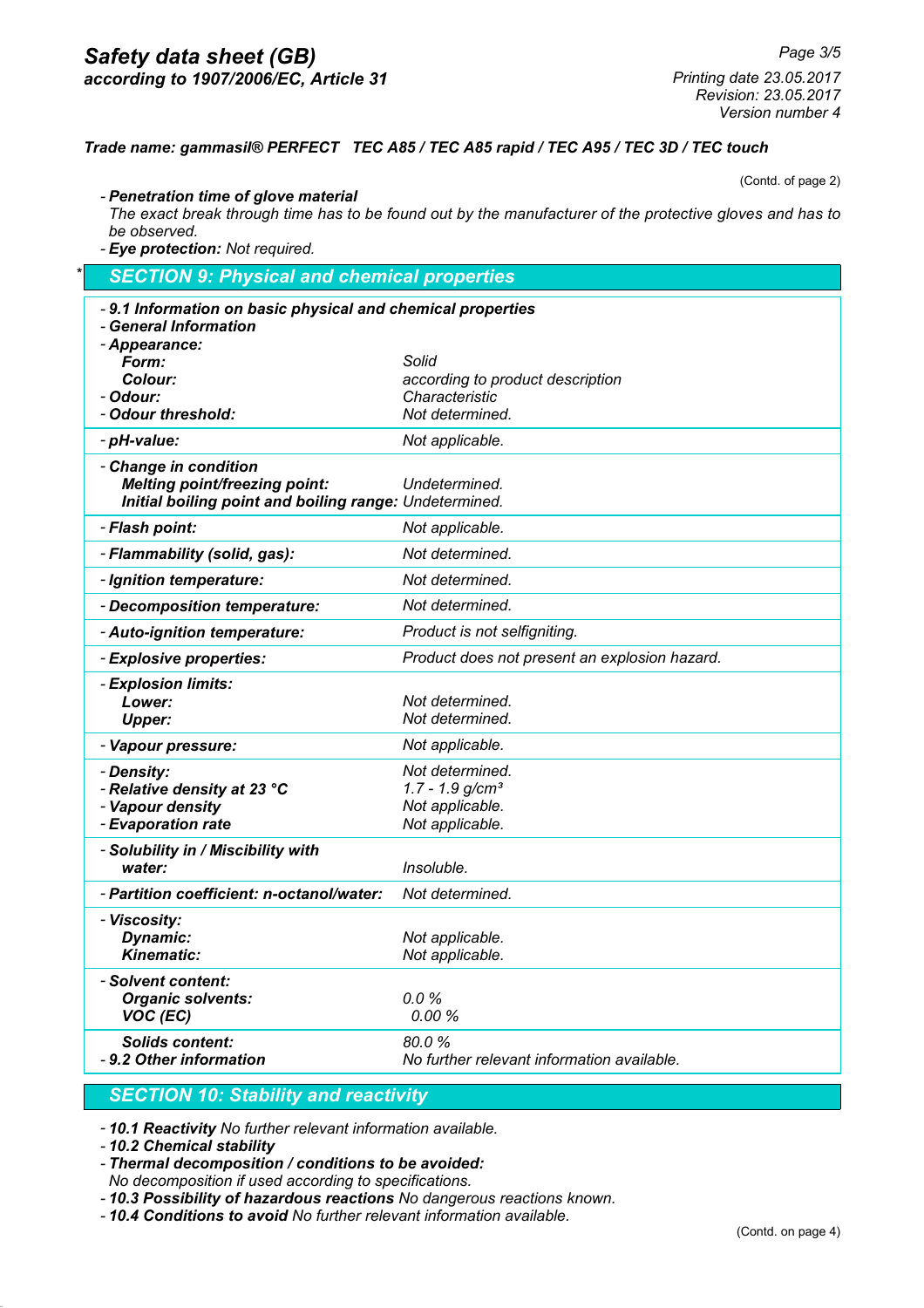*Printing date 23.05.2017 Revision: 23.05.2017 Version number 4*

### *Trade name: gammasil® PERFECT TEC A85 / TEC A85 rapid / TEC A95 / TEC 3D / TEC touch*

(Contd. of page 3)

- *10.5 Incompatible materials: No further relevant information available.*
- *10.6 Hazardous decomposition products: No dangerous decomposition products known.*

### *SECTION 11: Toxicological information*

- *11.1 Information on toxicological effects*
- *Acute toxicity Based on available data, the classification criteria are not met.*
- *Primary irritant effect:*
- *Skin corrosion/irritation Based on available data, the classification criteria are not met.*
- *Serious eye damage/irritation Based on available data, the classification criteria are not met.*
- *Respiratory or skin sensitisation Based on available data, the classification criteria are not met.*
- *CMR effects (carcinogenity, mutagenicity and toxicity for reproduction)*
- *Germ cell mutagenicity Based on available data, the classification criteria are not met.*
- *Carcinogenicity Based on available data, the classification criteria are not met.*
- *Reproductive toxicity Based on available data, the classification criteria are not met.*
- *STOT-single exposure Based on available data, the classification criteria are not met.*
- *STOT-repeated exposure Based on available data, the classification criteria are not met.*
- *Aspiration hazard Based on available data, the classification criteria are not met.*

### *SECTION 12: Ecological information*

- *12.1 Toxicity*
- *Aquatic toxicity: No further relevant information available.*
- *12.2 Persistence and degradability No further relevant information available.*
- *12.3 Bioaccumulative potential No further relevant information available.*
- *12.4 Mobility in soil No further relevant information available.*
- *Additional ecological information:*
- *General notes:*

*Water hazard class 1 (German Regulation) (Self-assessment): slightly hazardous for water Do not allow undiluted product or large quantities of it to reach ground water, water course or sewage system.*

- *12.5 Results of PBT and vPvB assessment*
- *PBT: Not applicable.*
- *vPvB: Not applicable.*
- *12.6 Other adverse effects No further relevant information available.*

*SECTION 13: Disposal considerations*

- *13.1 Waste treatment methods*
- *Recommendation Smaller quantities can be disposed of with household waste.*
- *Uncleaned packaging:*

*- Recommendation: Disposal must be made according to official regulations.*

| <b>SECTION 14: Transport information</b>                |               |
|---------------------------------------------------------|---------------|
| - 14.1 UN-Number<br>- ADR, ADN, IMDG, IATA              | Void          |
| -14.2 UN proper shipping name<br>- ADR, ADN, IMDG, IATA | Void          |
| -14.3 Transport hazard class(es)                        |               |
| - ADR, ADN, IMDG, IATA<br>- Class                       | Void          |
| - 14.4 Packing group<br>- ADR, IMDG, IATA               | Void          |
| -14.5 Environmental hazards:<br>- Marine pollutant:     | No            |
|                                                         | $\sim$ $\sim$ |

(Contd. on page 5)